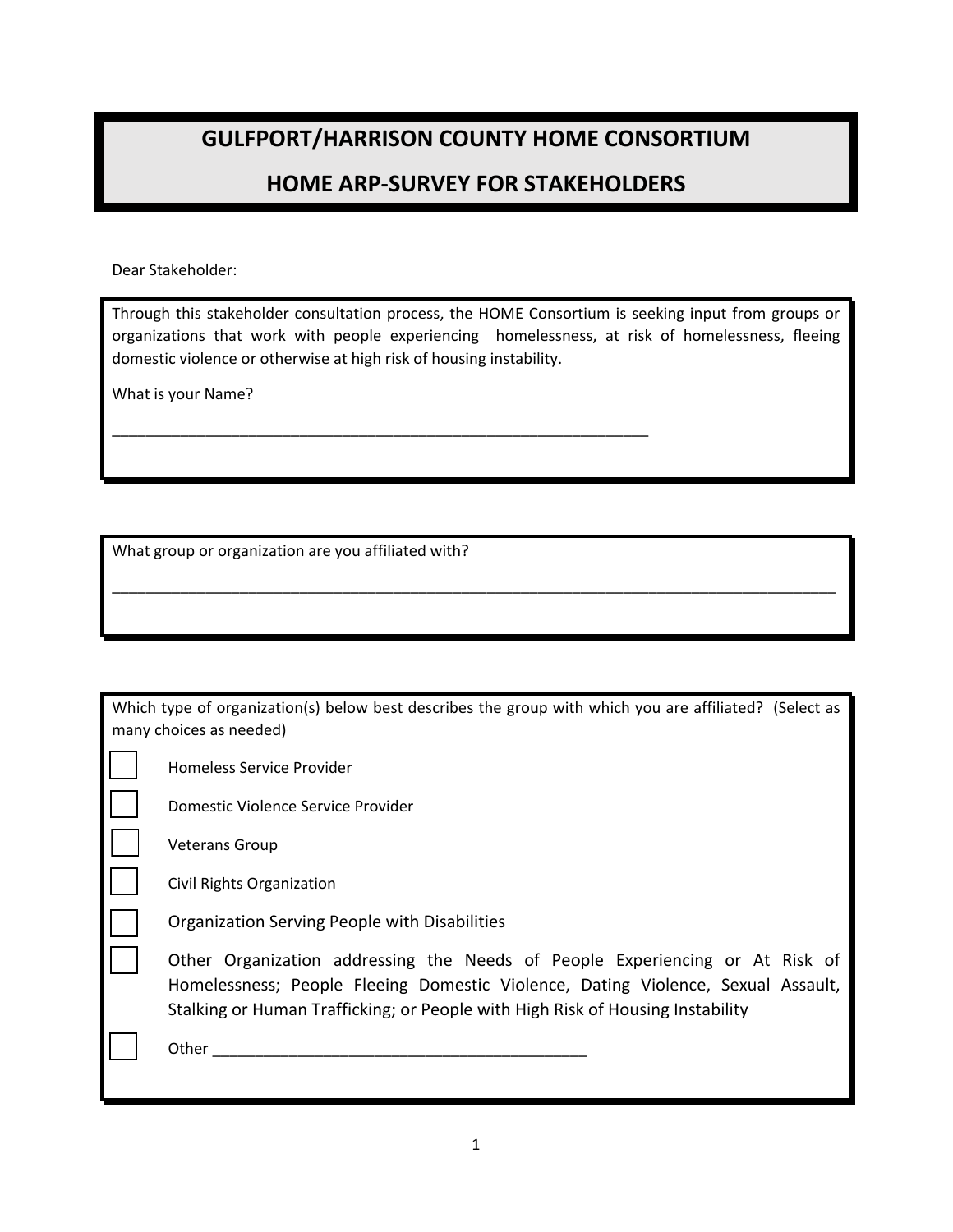## **HOUSING/SERVICE NEEDS AND PRIORTIES**

Please share your thoughts below to help identify the biggest priorities and gaps in Gulfport/ Harrison County's housing and services landscape. This will help inform the process by which HOME‐ ARP funds are allocated to address those needs and priorities.

What unmet housing and service needs do you see among "Qualifying Populations" (people experiencing homelessness, at risk of homelessness, fleeing domestic violence, or otherwise at high risk of housing instability in Gulfport/Unincorporated Harrison County.

*Your answer*

What gaps do you see within the current shelter and housing inventory, as well as the service delivery system in Gulfport/Unincorporated Harrison County?

*Your answer*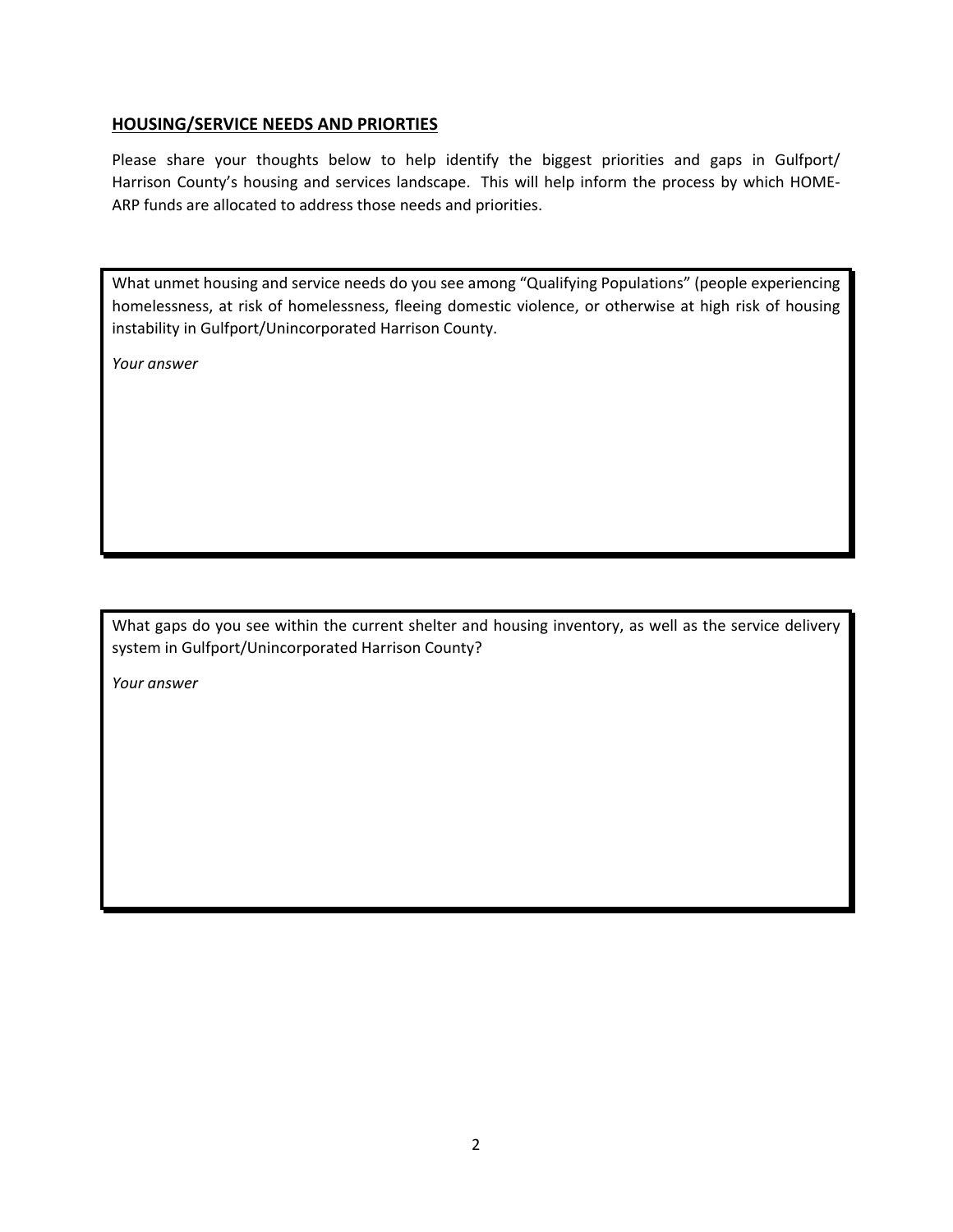How would you rank the following eligible uses of HOME‐ARP funds in terms of priority within our community?

|              |                |            |                   | Acquisition/Development |
|--------------|----------------|------------|-------------------|-------------------------|
|              |                |            |                   | of Non-Congregate       |
|              |                |            | Services (e.g.,   | Shelter Units(i.e.,     |
|              |                |            | case              | emergency shelter       |
|              |                |            | management,       | provided in individual  |
|              | Development of |            | legal services,   | rooms rather than a     |
|              | Affordable     | Rental     | moving costs      | traditional homeless    |
|              | Housing        | Assistance | assistance, etc.) | shelter)                |
|              |                |            |                   |                         |
| (1)Highest   |                |            |                   |                         |
| Priority     |                |            |                   |                         |
| (2) Mid/High |                |            |                   |                         |
| Priority     |                |            |                   |                         |
| (3) Mid/Low  |                |            |                   |                         |
| Priority     |                |            |                   |                         |
| (4) Lowest   |                |            |                   |                         |
| Priority     |                |            |                   |                         |

Please explain your prioritization in the question above.

*Your answer*

For development of affordable housing what specific needs do you see in our community? How do you think HOME‐ARP funds could be used to address those needs?

*Your answer*